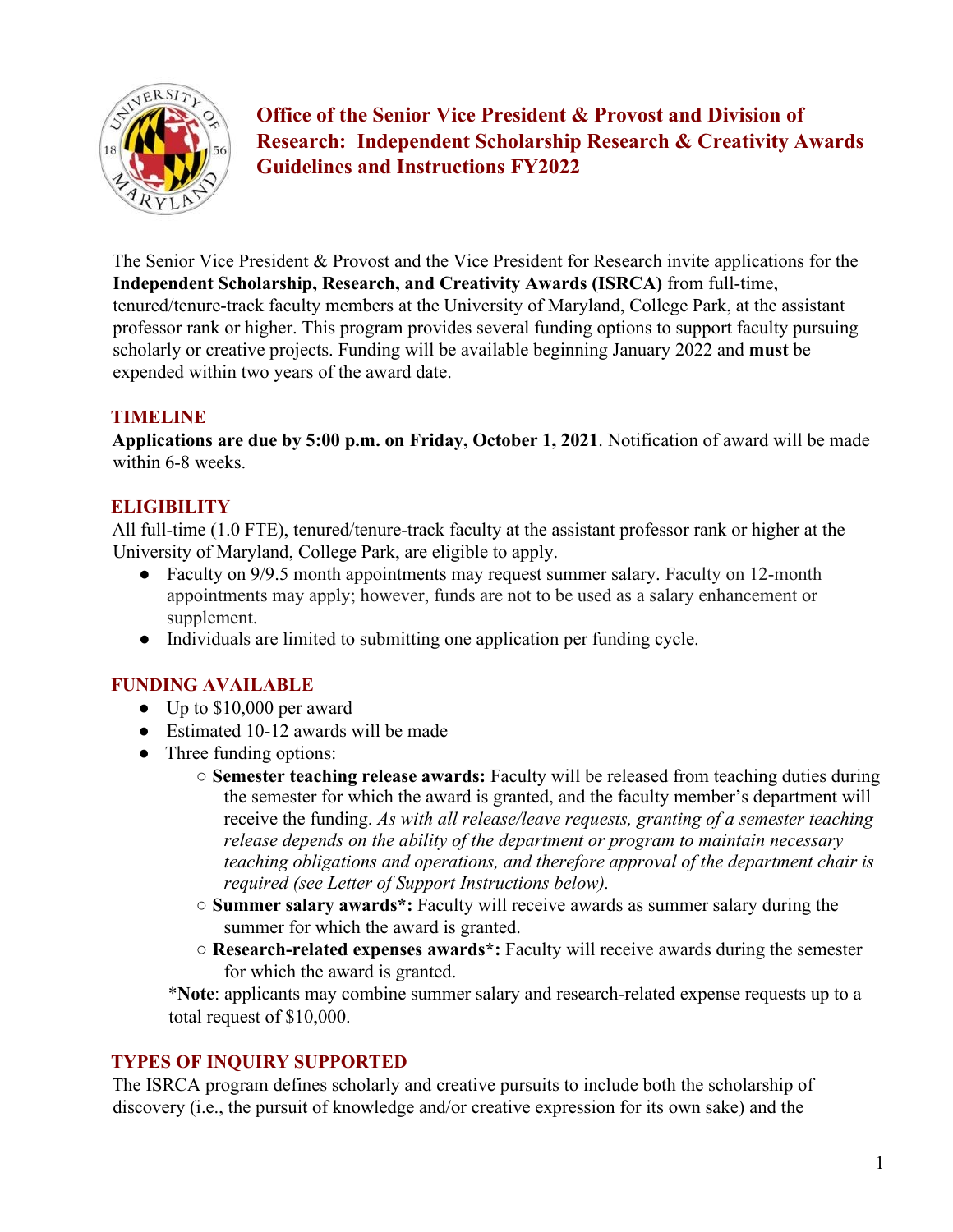scholarship of integration (i.e., the interpretation and critical analysis of original research or creative expressions). Types of inquiry and methods supported by ISRCA include, but are not limited to: historical, humanistic, interpretive, or ethnographic approaches; explorations of aesthetic, ethical, and/or cultural values and their roles in society; critical and rhetorical analyses; archival and/or field research; development and/or production of creative works. *If you are unsure whether your work would qualify, please contact Hana Kabashi (hkabashi@umd.edu) to discuss your proposal.* 

# **REVIEW CRITERIA AND PROCESS**

Proposals will be reviewed by a panel composed of faculty from various disciplines. Given the variety of disciplines represented, applicants are advised to make proposals understandable to non-specialists by avoiding the use of technical language and clearly articulating the importance, or potential impact of the work.

All proposals will be evaluated in accordance with the following criteria; summary review feedback will be provided to all applicants.

- Ouality of the Proposed Project The significance of the proposed work, quality of the methods described, feasibility of completing the proposed work during the timetable provided, and the qualifications of the principal investigator that equip him/her to conduct the proposed work.
- Professional Advancement The degree to which the project will support the professional advancement of the faculty member.
- Impact The impact of the project beyond the faculty member's professional advancement. This could include impact on the field or discipline, campus or society.

## **EXPECTATIONS OF AWARDEES**

Awardees will be expected to complete a brief report within three months of the end of the award period summarizing progress on the project and the degree to which the stated goals were achieved. After that deadline, no additional university awards of any kind will be released until the report is received. Reports should be submitted online via InfoReady.

Award recipients will be expected to acknowledge UMD/ISRCA support in publications, conference proceedings and/or other materials stemming from the award. Where appropriate, performance programs should acknowledge the support of UMD/ISRCA.

Award recipients may be called upon by the Division of Research to serve on the ISRCA Committee in subsequent years.

### **APPLICATION INSTRUCTIONS**

*Applications will be accepted through UMD's online portal, InfoReady.* 

Application Materials:

● **Project Abstract** (one-page limit; single space; 12-point font; Times New Roman or equivalent)

The one-page summary should be written for an audience of non-specialists and should include the scope of the project and how the anticipated results will contribute to the body of knowledge within the applicant's discipline.

● **Project Description**(three-page limit, single space; 12 point font; Times New Roman or equivalent)